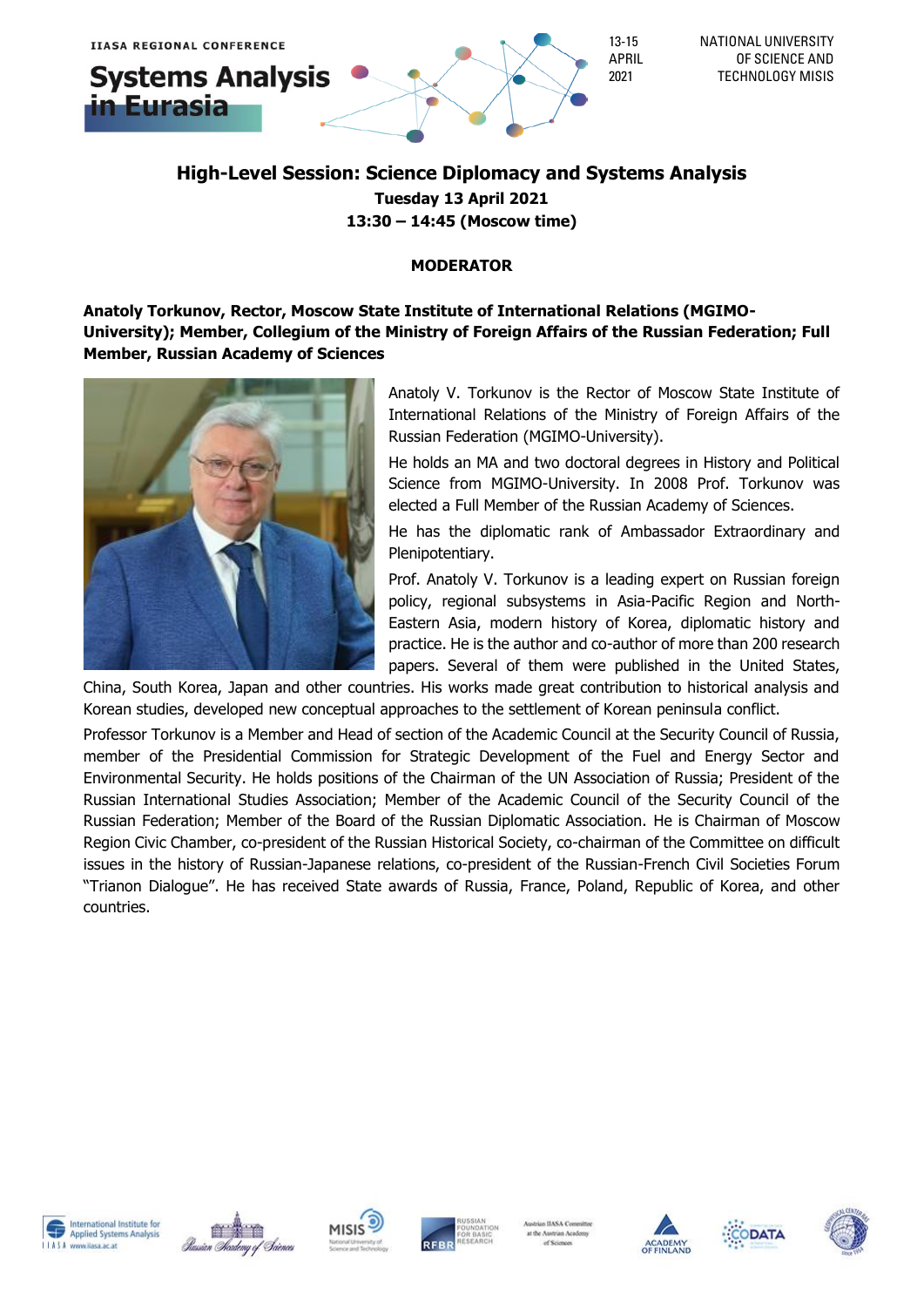

#### **Alexander Pankin, Deputy Minister of Foreign Affairs of the Russian Federation**



Born in 1963.

1985: graduated from the Moscow State Institute of International Relations (MGIMO University) under the Ministry of Foreign Affairs. Fluent in English and Hungarian.

Since 1985: gained extensive experience working both in the Ministry's central office and abroad.

2001-2005: Senior Adviser with Russia's Permanent Mission to the UN and other international organizations in Geneva.

2005-2010: Deputy Director of the Department of International Organizations at the Foreign Ministry.

2010-2014: First Deputy Director of Russia's Permanent Mission to the UN in New York.

2014-2017: Director of the Department of International

Organizations at the Foreign Ministry. Since 2016: member of the Foreign Ministry Collegium. Since October 2017: Deputy Foreign Minister.

Awards: letters of acknowledgement from the President and the Government of the Russian Federation and departmental awards. Holds the diplomatic rank of Ambassador Extraordinary and Plenipotentiary, First Class (conferred on August 15, 2013).

#### **Roger Levien**, **the second Director of the International Institute for Applied Systems Analysis (1975-1981); President, Strategy and Innovation Consulting, USA**



Dr. Roger Levien became Director of IIASA in 1975, after establishing the Handbook of Applied Systems Analysis project in 1974. During his tenure, IIASA undertook influential global system analyses on Energy Supply and Demand and on Global Food and Agriculture, both using international, interdisciplinary teams at IIASA and collaborating with research organizations from both sides of the Cold War divide. In 1977, he established the Young Scientist Summer Program (YSSP), which has over 1500 alumni worldwide.

Dr. Levien began his career in 1960 at The RAND Corporation, where he served as head of the System Sciences Department, Deputy Vice President, and Head of RAND's Washington Domestic Program Office. He led major studies of computer technology and educational policy, co-authoring two books: The Emerging

Technology and Research and Development Management. Dr. Levien joined the Xerox Corporation in 1982, where, as Corporate Vice President for Strategy and Innovation, he led strategic planning efforts that transformed Xerox from a copier to an information systems company.

In 1997 Dr. Levien founded Strategy & Innovation, a personal consultancy serving corporations and research organizations.Dr. Levien chaired a National Academy study on the future of the Internet and for the American Library Association prepared a major policy paper on the future of libraries that he is now expanding into a book.Dr. Levien holds a Ph.D. in Applied Mathematics (Computer Science) from Harvard University and a BS in Engineering from Swarthmore College, he is a member of the Connecticut Academy of Science and Engineering.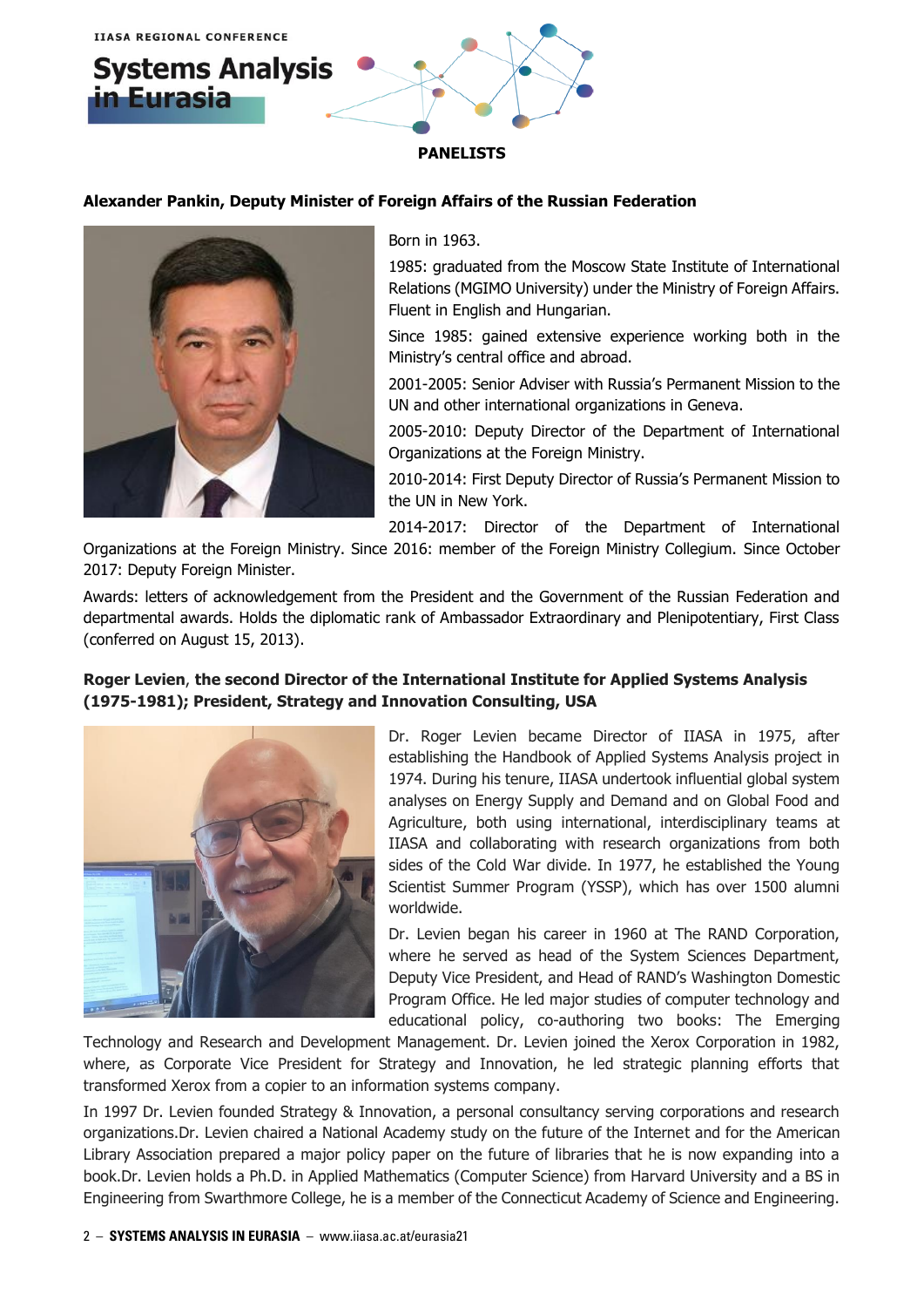## **Systems Analysis** in Eurasia

### **Alexei Gvishiani, Chief Scientist, Geophysical Center of the Russian Academy of Sciences; Full Member, Russian Academy of Sciences**



Professor, Academician of the Russian Academy of Sciences (RAS), well-known scientist in mathematical geophysics, geomagnetism, geoinformatics and system analysis of geophysical data, the author of 440 scientific papers, including 16 monographs and 15 certificates of authorship. The main scientific results of Acad. Gvishiani: the theory of stability of dynamic classifications for geological and geophysical problems, systems clustering methods and recognition of abnormal areas on time series, discrete mathematical approach to the evaluation of magnetic activity, the family of voting algorithms to detect possible locations of strong, significant and strongest earthquakes. He revived and initiated the active development of the Russian segment of INTERMAGNET observatories in Russia and CIS countries.

Acad. Gvishiani is Chief Scientist of the Geophysical Center of RAS,

Member of the Interdepartmental Coordination Council for International Scientific and Scientific-Technical Cooperation of the Presidium of RAS, Deputy Academician-Secretary of the Department of Earth Sciences of RAS, Chairman of the Scientific Council of RAS for the Studies of the Arctic and Antarctic, Chairman of the National Geophysical Committee of RAS, Deputy Chairman of the RAS Committee for Systems Analysis, Chief Editor of the "Russian Journal of Earth Sciences". Acad. Gvishiani is Full member of the European Academy of Sciences (Academia Europaea), Honorary Scholar of the International Institute for Applied Systems Analysis (IIASA), Honorary Member of the Romanian Academy of Engineering and Technical Sciences, Regular Member of the National Academy of Sciences of Ukraine; Professor of the Lomonosov Moscow State University and the Paris and Strasbourg Institutes of Physics of the Earth.

### **Albert van Jaarsveld, Director General and Chief Executive Officer, International Institute for Applied Systems Analysis (IIASA)**



Dr. Albert van Jaarsveld obtained his PhD in Zoology from the University of Pretoria, pursued postdoctoral studies and research in conservation biology and global security in Australia and the UK respectively, and completed executive management training at Harvard University.

Prior to joining IIASA, van Jaarsveld was the Vice Chancellor and Principal of the University of KwaZulu-Natal in South Africa, and President and CEO of the South African National Research Foundation (NRF). His career in research, teaching, and leadership includes academic and management positions at the Universities of Pretoria and Stellenbosch as Dean of Science, and as Adjunct Professor: Environmental Studies Program at Dartmouth College, USA.

As Director General and CEO, van Jaarsveld is responsible for the formulation, management, and administration of all research programs and other activities at IIASA.